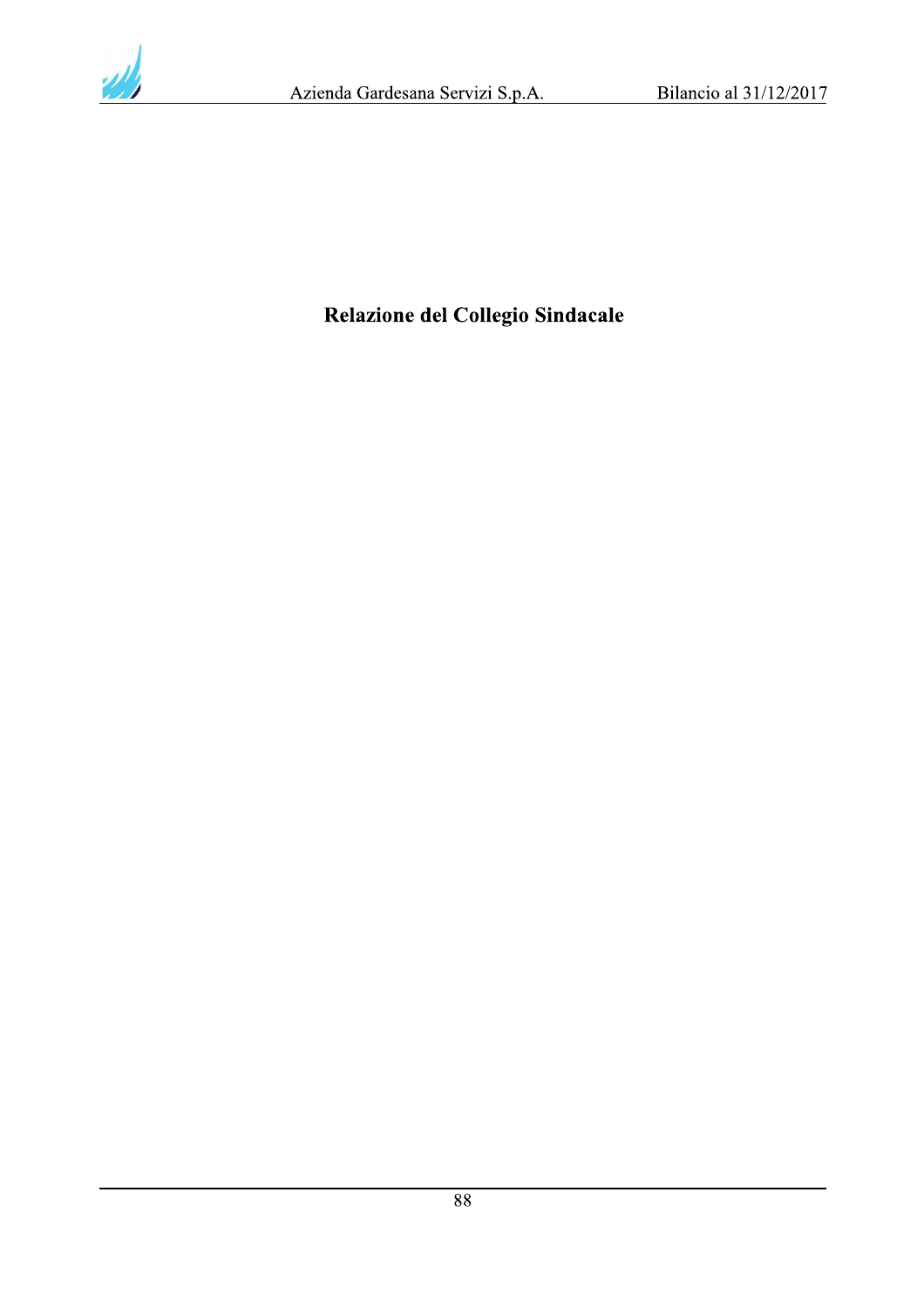### AZIENDA GARDESANA SERVIZI S.P.A.

Sede legale IN Via 11 Settembre n. 24 (VR) Capitale Sociale: Euro 2.620.800,00= i.v. Codice Fiscale 80019800236 - P.Iva 01855890230 Registro delle Imprese di Verona n. 80019800236 \*\*\*\*\*

# Relazione del Collegio Sindacale

ai sensi dell'art. 2429, comma 2, del Codice Civile

Signori Soci,

la vostra Società, con delibera assemblea dei soci n. 3 del 21.12.2015, ha attribuito al collegio sindacale la funzione di vigilanza amministrativa ai sensi dell'art. 2403 e ss. del codice civile demandando le funzioni di controllo contabile alla società BDO Italia S.p.a..

Il collegio sindacale ha preso in esame il bilancio dell'esercizio chiuso il 31 dicembre 2017 costituito dallo stato patrimoniale, dal conto economico, dal rendiconto finanziario, dalla nota integrativa, nonché dalla relazione sulla gestione redatti dall'organo amministrativo della società.

#### Attività di vigilanza ai sensi dell'articolo 2403 del Codice civile.

#### Conoscenza della società, valutazione dei rischi e rapporto sugli incarichi affidati

Dato atto della conoscenza che il collegio sindacale ha acquisito in merito alla società e, per quanto concerne la tipologia dell'attività svolta e la sua struttura organizzativa e contabile, tenuto anche conto delle dimensioni e delle problematiche dell'azienda, il collegio sindacale attesta che la fase di "pianificazione" dell'attività di vigilanza è stata attuata mediante positivo riscontro. Quindi conferma che: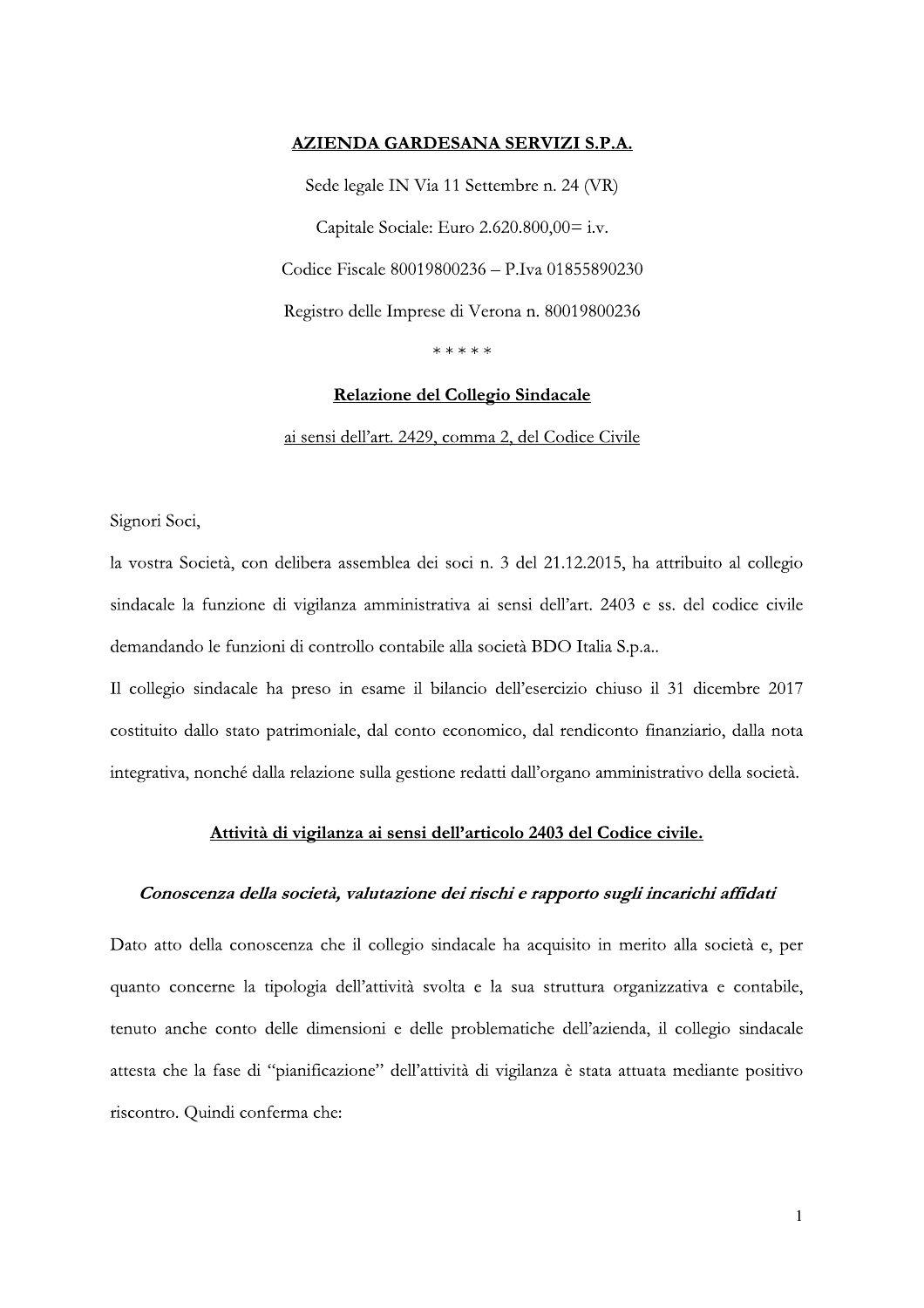\*- l'attività tipicamente svolta dalla società non è mutata nel corso dell'esercizio in esame ed è coerente con quanto previsto dall'oggetto sociale;

\*- l'assetto organizzativo e la dotazione delle strutture informatiche sono rimasti sostanzialmente invariati rispetto al precedente esercizio;

\*- le risorse umane costituenti la "forza lavoro" non sono sostanzialmente variate rispetto il precedente periodo amministrativo;

\*- quanto sopra constatato risulta indirettamente confermato dal confronto delle risultanze dei valori espressi nel conto economico con quanto indicato nel precedente esercizio.

Il collegio sindacale, in ogni caso, rimane a completa disposizione per approfondire ogni ulteriore aspetto in sede di dibattito assembleare. Le attività sono state regolarmente svolte secondo quanto previsto dall'art. 2404 e per le riunioni collegiali sono stati redatti appositi verbali debitamente sottoscritti per approvazione unanime da tutti i membri dell'organo di controllo.

### Attività svolte

Durante le verifiche periodiche, il collegio sindacale ha preso conoscenza dell'evoluzione dell'attività svolta dalla società, ponendo particolare attenzione anche alle problematiche di natura contingente e/o straordinaria o non ricorrente, al fine di individuarne l'impatto economico e finanziario sul risultato dell'esercizio e sulla situazione patrimoniale, nonché agli eventuali rischi, tenuti monitorati con costante periodicità.

Il collegio sindacale ha valutato l'adeguatezza della struttura organizzativa e funzionale dell'impresa e le sue eventuali variazioni rispetto alle esigenze minime imposte in ragione dell'andamento della gestione.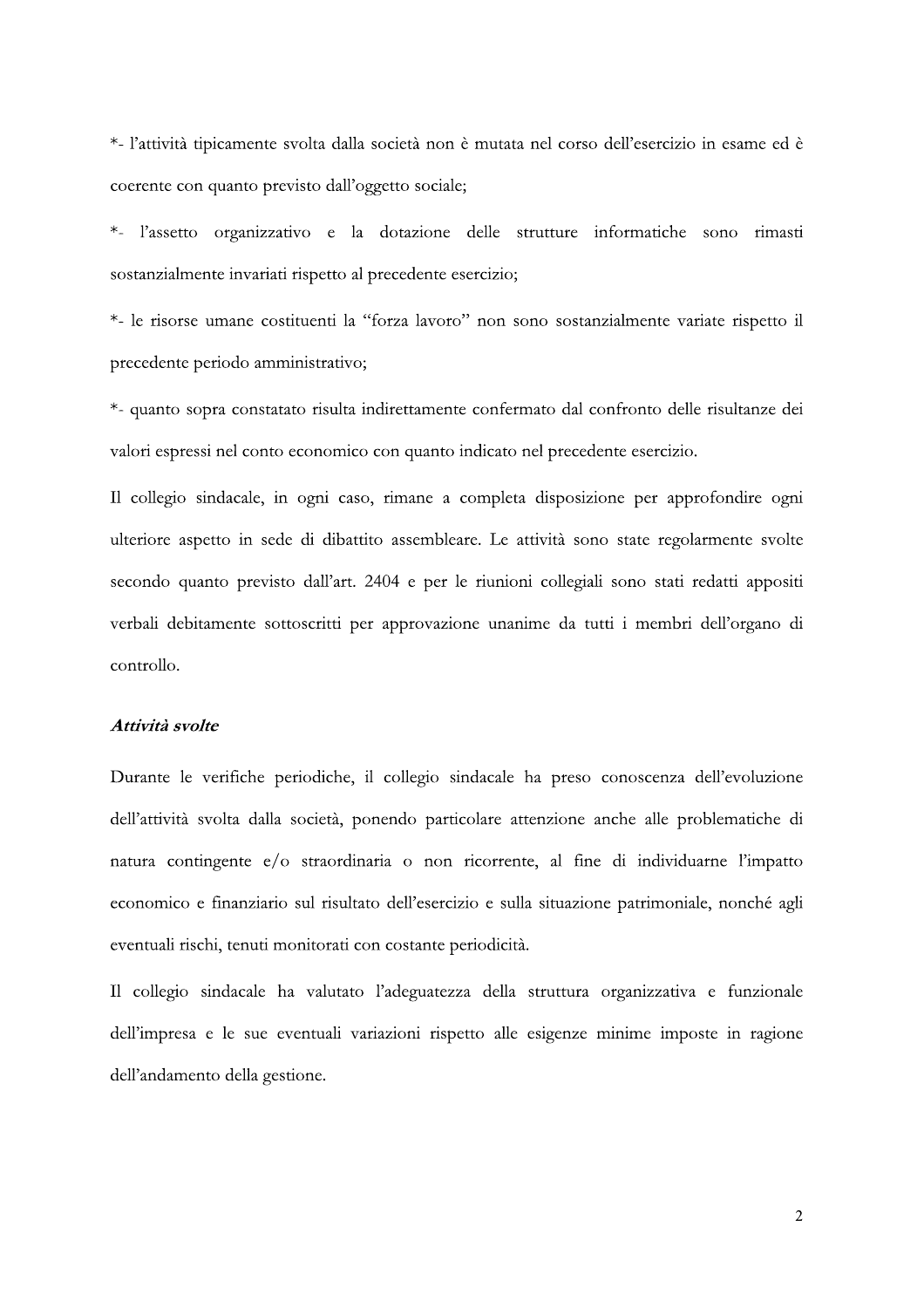I rapporti con le persone operanti nella citata struttura - amministratori, direttore generale e consulenti esterni - si sono ispirati alla reciproca collaborazione nel rispetto dei ruoli a ciascuno affidati, avendo chiarito quelli del collegio sindacale.

Nel corso dell'esercizio, nel rispetto delle previsioni di legge e statutarie, siamo stati periodicamente informati dall'organo amministrativo e dal direttore generale, sull'andamento della gestione e sulla sua prevedibile evoluzione.

Il collegio sindacale ha partecipato alle assemblee dei soci ed alle riunioni dell' organo amministrativo, in relazioni alle quali, sulla base delle informazioni disponibili, non ha rilevato violazioni della legge e dello statuto.

Il collegio ha altresì incontrato, sia il soggetto incaricato al controllo contabile, che l'Organismo di Vigilanza, e dai colloqui intercorsi non sono emersi dati ed informazioni significative che debbano essere evidenziati nella presente relazione.

Nell'attività di vigilanza il collegio ha preso atto dell'approvazione da parte del consiglio di amministrazione, anche alla luce dei chiarimenti intervenuti in materia di prevenzione e di trasparenza, del nuovo Piano Triennale di Prevenzione della Corruzione 2017-2019 che è andato a sostituire il Programma per la Trasparenza e l'Integrità.

Dallo scambio di informazioni intervenuto con l'organo amministrativo della società è altresì emerso:

\*- che le scelte gestionali sono ispirate al principio di corretta informazione e di ragionevolezza, nonché conformi ai principi dell'economia aziendale, congruenti e compatibili con le risorse e il patrimonio di cui la società dispone;

\*- che l'organo amministrativo è consapevole degli effetti delle operazioni compiute, nonché del livello di rischio alle stesse eventualmente ascrivibile nonché dei profili di rischio in materia

3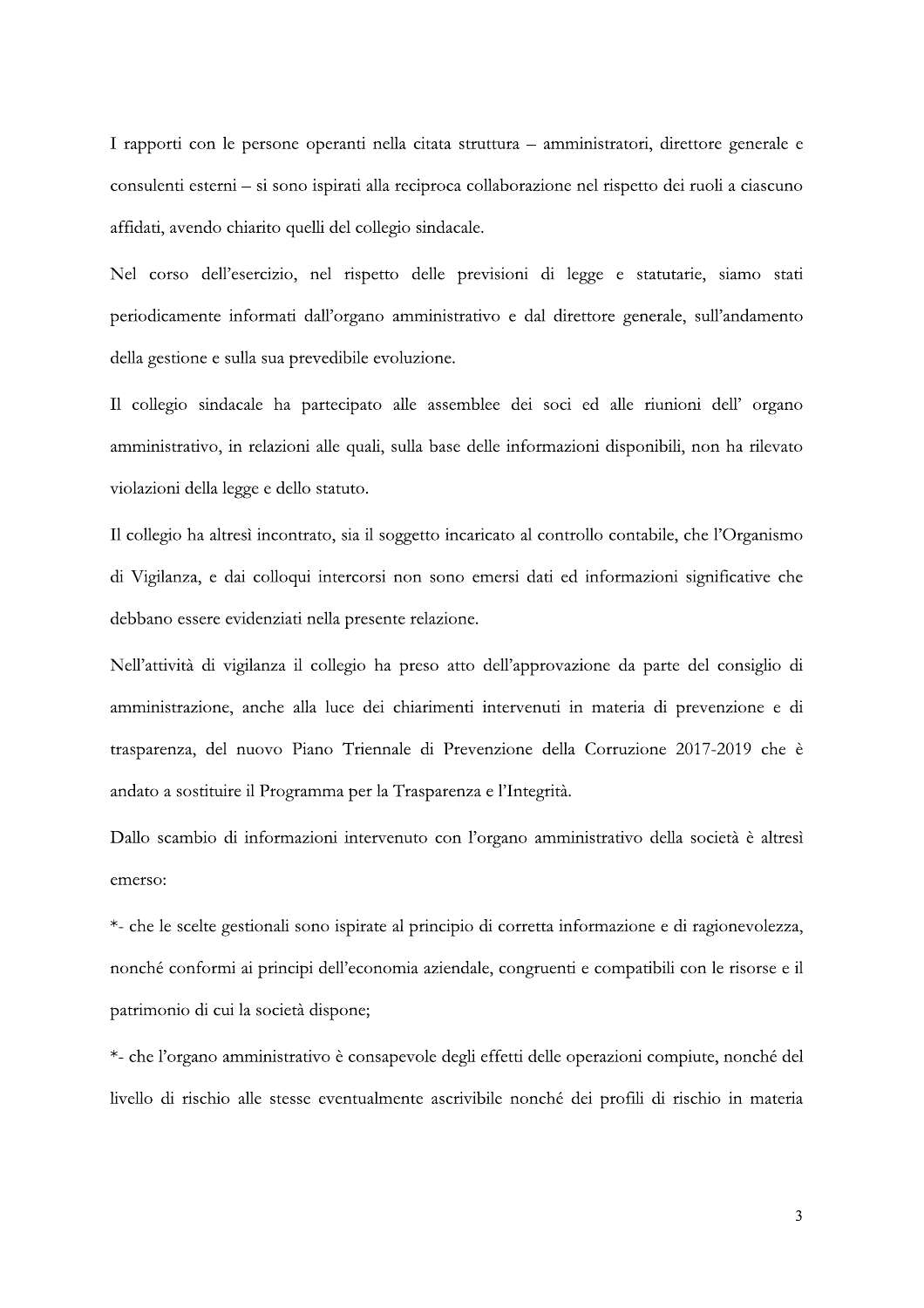ambientale ed in particolar modo nell'ambito del procedure programmate per mettere in sicurezza la condotta sub-lacuale.

In conclusione, per quanto è stato possibile riscontrare durante l'attività svolta nell'esercizio, il collegio sindacale ha condotto l'attività di vigilanza prevista dalla legge - articolo 2403 e ss del codice civile - seguendo, per quanto necessario o utile nel caso di specie, le "Norme di comportamento del collegio sindacale" raccomandate dal Consiglio Nazionale dei Dottori Commercialisti e degli Esperti Contabili, potendo così fondatamente affermare che:

- Le decisioni assunte dai soci e dall'organo amministrativo sono conformi alla legge e allo statuto sociale e non sono palesemente imprudenti o tali da compromettere l'integrità del patrimonio sociale;
- Sono state acquisite le informazioni sufficienti relative al generale andamento della gestione e sulla sua prevedibile evoluzione, nonché sulle operazioni di maggior rilievo, per dimensioni o caratteristiche, effettuate dalla società;
- non si pongono specifiche osservazioni in merito all'adeguatezza dell'assetto organizzativo della società, né in merito dall'adeguatezza del sistema amministrativo e contabile, nonché sull'affidabilità di quest'ultimo a rappresentare correttamente i fatti di gestione;
- nel corso dell'attività di vigilanza, come sopra indicata, non sono emersi ulteriori fatti significativi tali da richiederne la segnalazione nella presente relazione; e non si è dovuto intervenire per omissioni dell'organo di amministrazione ai sensi dell'art. 2406 del codice civile:
- \* non sono state ricevute denunce ai sensi dell'art. 2408 del codice civile; e non sono state proposte denunce ai sensi dell'art. 2409, comma 7 del codice civile;
- A nel corso dell'esercizio il collegio sindacale non ha rilasciato pareri previsti dalla legge.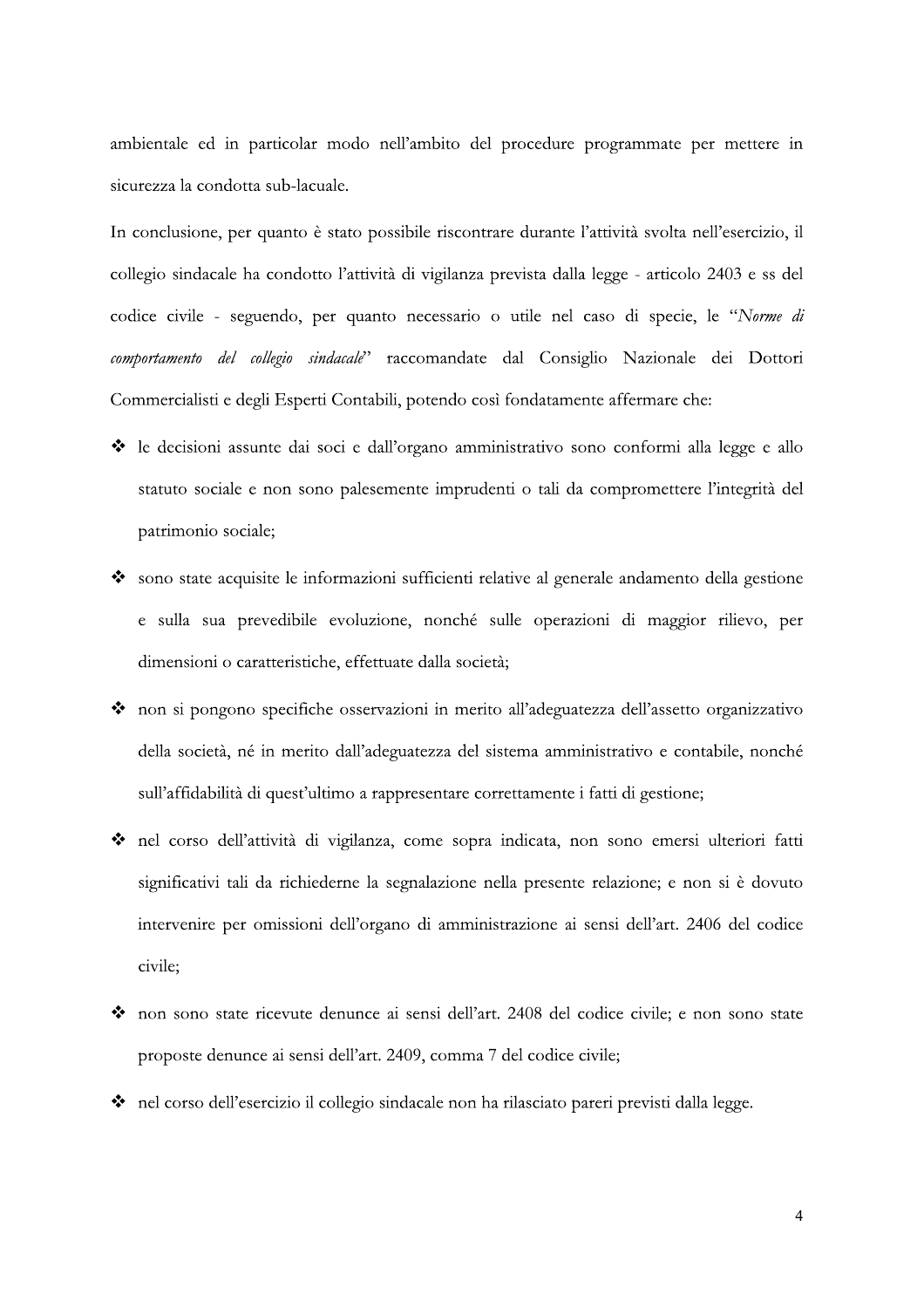### Osservazioni in ordine al bilancio di esercizio al 31 dicembre 2017

Il progetto di bilancio di esercizio chiuso al 31 dicembre 2017 è stato approvato dall'organo amministrativo e risulta costituito dallo stato patrimoniale, dal conto economico, dal rendiconto finanziario e dalla nota integrativa.

L'organo amministrativo ha altresì predisposto e approvato la relazione sulla gestione di cui all'articolo 2428 del codice civile.

Tali documenti sono stati consegnati al collegio sindacale in tempo utile affinché potessero essere depositati presso la sede della società, corredati dalla presente relazione, ai sensi 2429, comma 1, del codice civile.

Il collegio sindacale ha comunque autonomamente esaminato il progetto di bilancio, in merito al quale fornisce le seguenti ulteriori informazioni:

\*- è stata verificata la rispondenza del progetto di bilancio di esercizio ai fatti e alle informazioni di cui si è avuta conoscenza a seguito dell'assolvimento dei doveri del collegio sindacale e, a tale riguardo, non sono emerse criticità di cui si renda necessario od opportuno dare evidenza nella presente relazione.

\*- è stata verificata la rispondenza dell'impostazione generale del progetto di bilancio di esercizio alla legge, nonché la correttezza del relativo procedimento di formazione e, a tale riguardo, non sono emerse criticità di cui si renda necessario od opportuno dare evidenza nella presente relazione.

\*- per quanto a nostra conoscenza, nella redazione del progetto di bilancio di esercizio, l'organo amministrativo non ha derogato alle norme di legge ai sensi dell'articolo 2423, comma 5, del codice civile, applicando criteri di valutazione conformi alla disciplina del codice civile, in continuità rispetto a quanto fatto negli esercizi precedenti.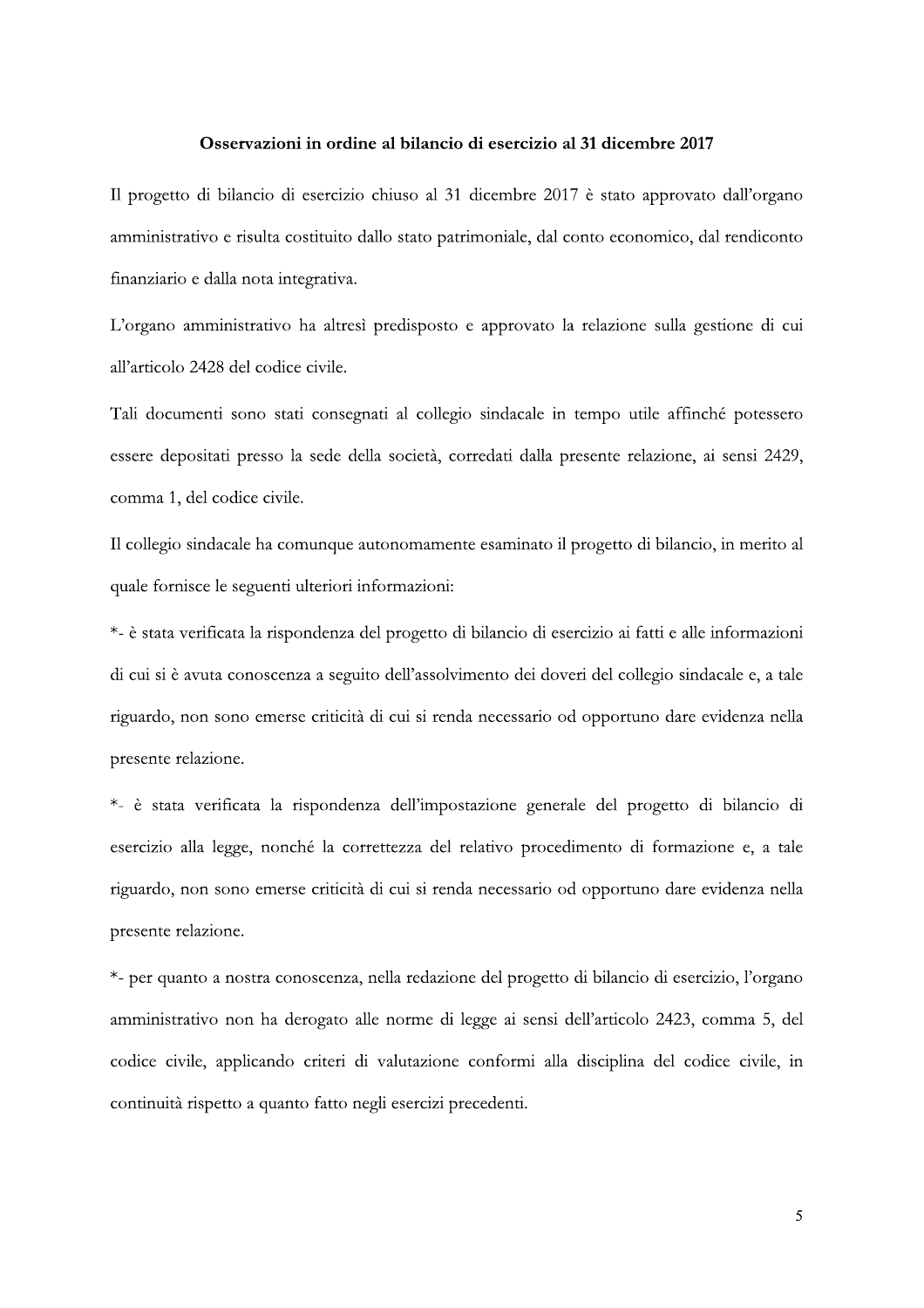\*- ai sensi dell'articolo 2426, comma 1, n.5, del codice civile, il collegio sindacale ha preso atto che non esiste alcun valore iscritto alle voci B-I-1) e B-I-2) dell'attivo dello stato patrimoniale del progetto di bilancio di esercizio a titolo di costi d'impianto e di ampliamento.

Le somme iscritte a bilancio tra i Costi di sviluppo, il cui processo di ammortamento termina nel presente esercizio, non sono afferenti a oneri di ricerca e pubblicità ma sono correlate a progetti tecnici di analisi ed approfondimento sul funzionamento degli impianti di depurazione gestiti dall'Azienda.

\*- ai sensi dell'art. 2426, n. 6, del codice civile il collegio sindacale ha preso atto che non esiste alcun valore di avviamento iscritto alla voce B-I-5) dell'attivo dello stato patrimoniale.

\*- le azioni proprie sono state correttamente rappresentate classificando la posta nella "riserva" per azioni proprie in portafoglio" negativa all'interno del Patrimonio Netto.

\*- si precisa che non rilevano posizioni finanziarie e monetarie attive e passive sorte originariamente in valute diverse dall'Euro.

\*- il collegio sindacale ha preso atto che la società non ha in essere alcun strumento finanziario derivato, nonché all'assenza di immobilizzazioni finanziarie iscritte all'attivo per un valore superiore al loro *fair value*.

\*- gli impegni, le garanzie e le passività potenziali sono stati esaurientemente illustrati.

\*- nella valutazione della voce "prestito obbligazionario" è stato utilizzato il criterio del "costo ammortizzato" previsto dalle disposizioni di legge e dall'OIC 19; la rettifica del valore nominale per i costi di emissione (costo di arrangement) è descritta nella nota integrativa ed oggetto di particolare attenzione da parte della società di revisione, già in sede di prima iscrizione (2016).

\*- abbiamo acquisito le relazioni dell'Organismo di vigilanza (ODV) e non sono emerse criticità rispetto al modello organizzativo adottato che debbano essere evidenziate nella presente relazione.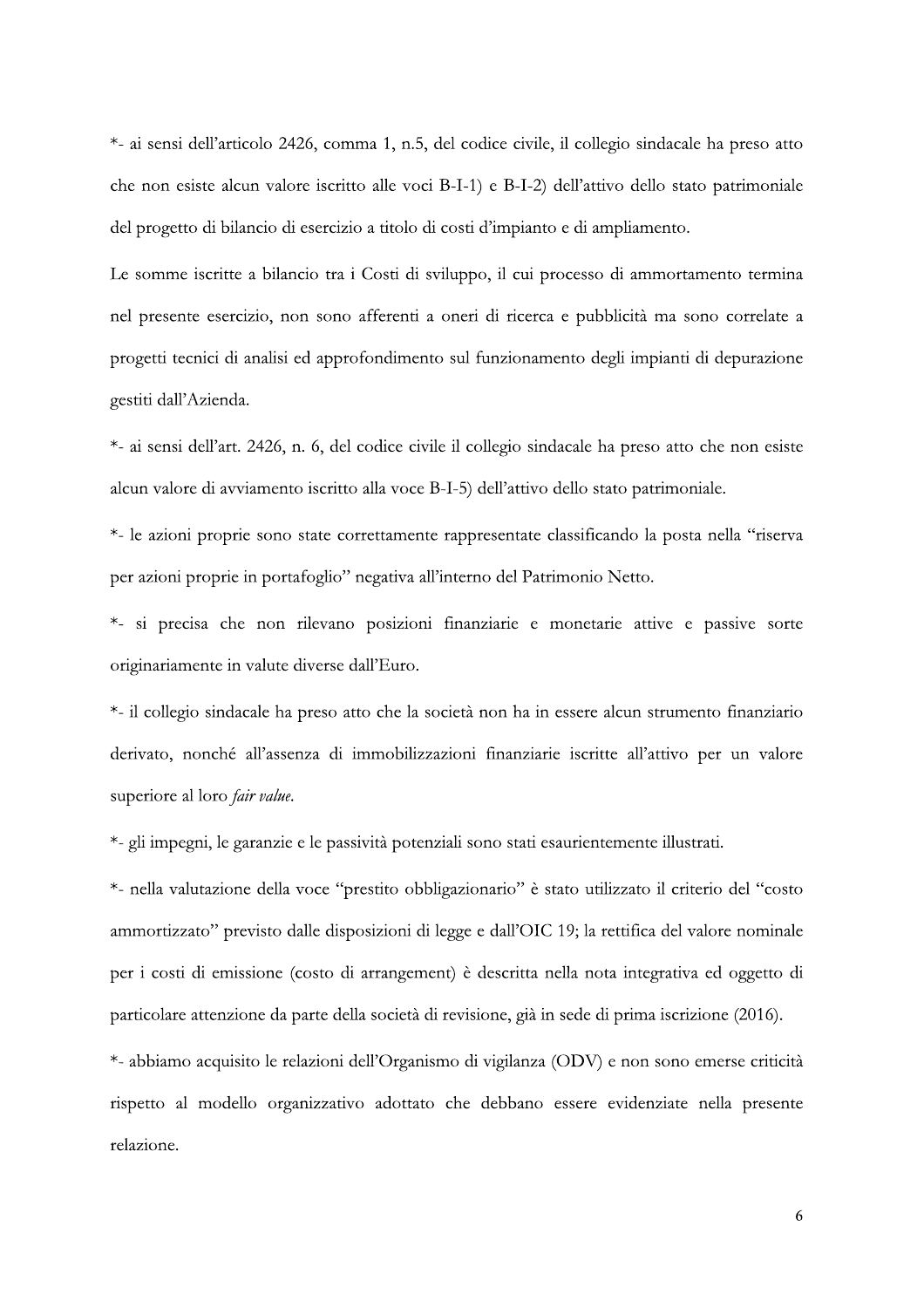\*- le immobilizzazioni sono state iscritte all'attivo sulla base del costo di acquisto, dedotto l'ammortamento; non ci sono cespiti rivalutati ai sensi dell'art. 10 legge n. 72/83 e dell'art. 15 del D.L. 185/2008 e seguenti modifiche.

\*- è stata verificata l'osservanza delle norme di legge inerenti la predisposizione della relazione sulla gestione e, a tale riguardo, non sono emerse criticità di cui si renda necessario od opportuno dare evidenza nella presente relazione.

\*- in merito alla proposta dell'organo amministrativo circa la destinazione del risultato netto di esercizio esposto in chiusura della relazione sulla gestione, il Collegio Sindacale non ha nulla da osservare, facendo, peraltro, notare che la decisione in merito spetta all'assemblea dei soci.

## Risultato dell'esercizio sociale

Il risultato accertato dall'organo di amministrazione per l'esercizio sociale chiuso al 31 dicembre 2017 è stato quantificato – nel progetto di bilancio – in  $\epsilon$ uro 1.159.908

# Osservazioni e proposte in ordine alla approvazione del bilancio di esercizio al 31 dicembre 2017.

Il collegio sindacale esprime parere favorevole all'approvazione del progetto di bilancio di esercizio chiuso alla data del 31 dicembre 2017, così come redatto dall'organo amministrativo.

\*\*\*\*\*

Verona, 09.06.2018

# **Il Collegio Sindacale**

Dott. Corrado Brutto Dott, Chiara Zantedeschi Dott. Stefano Oselin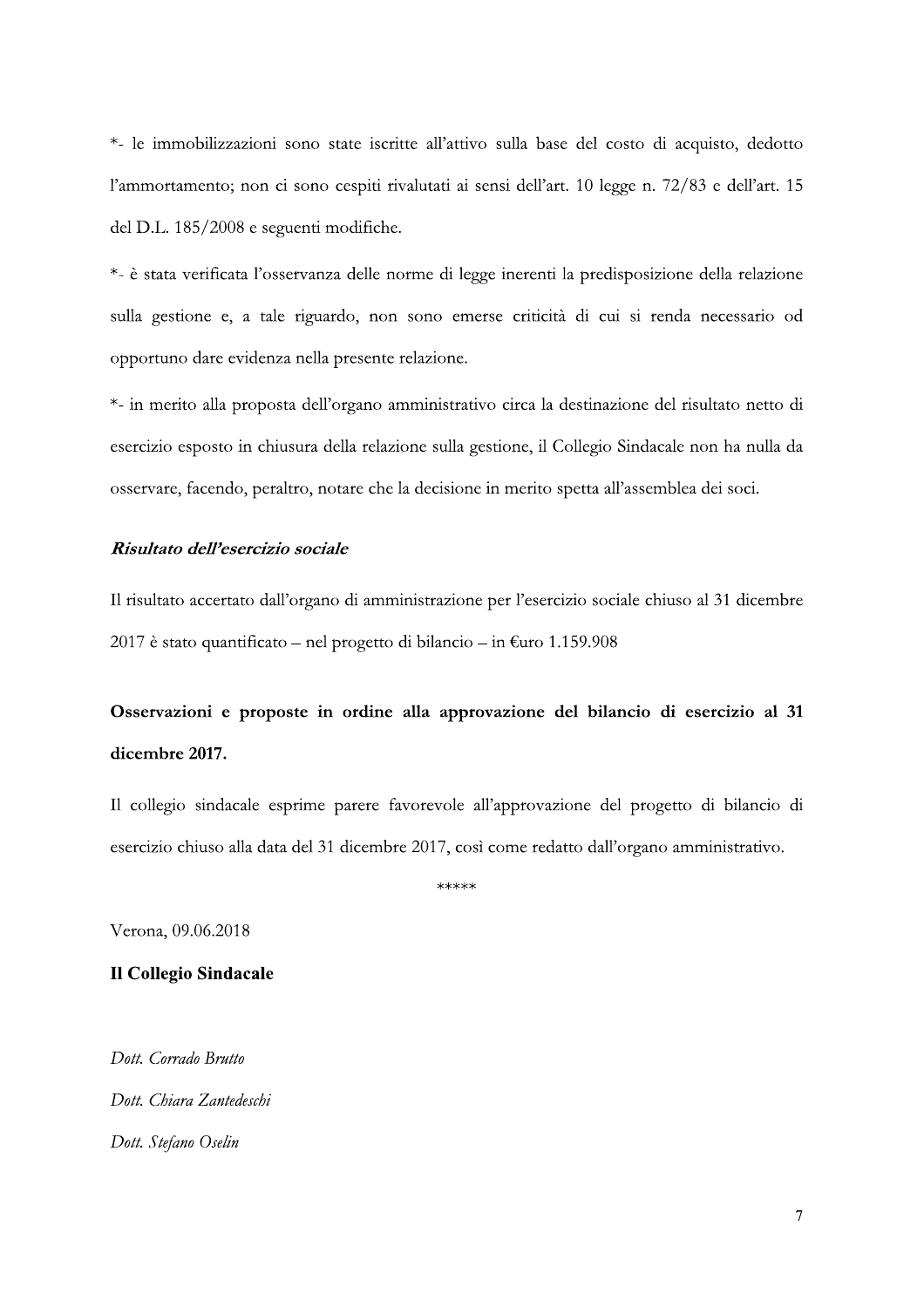

# Relazione della Società di Revisione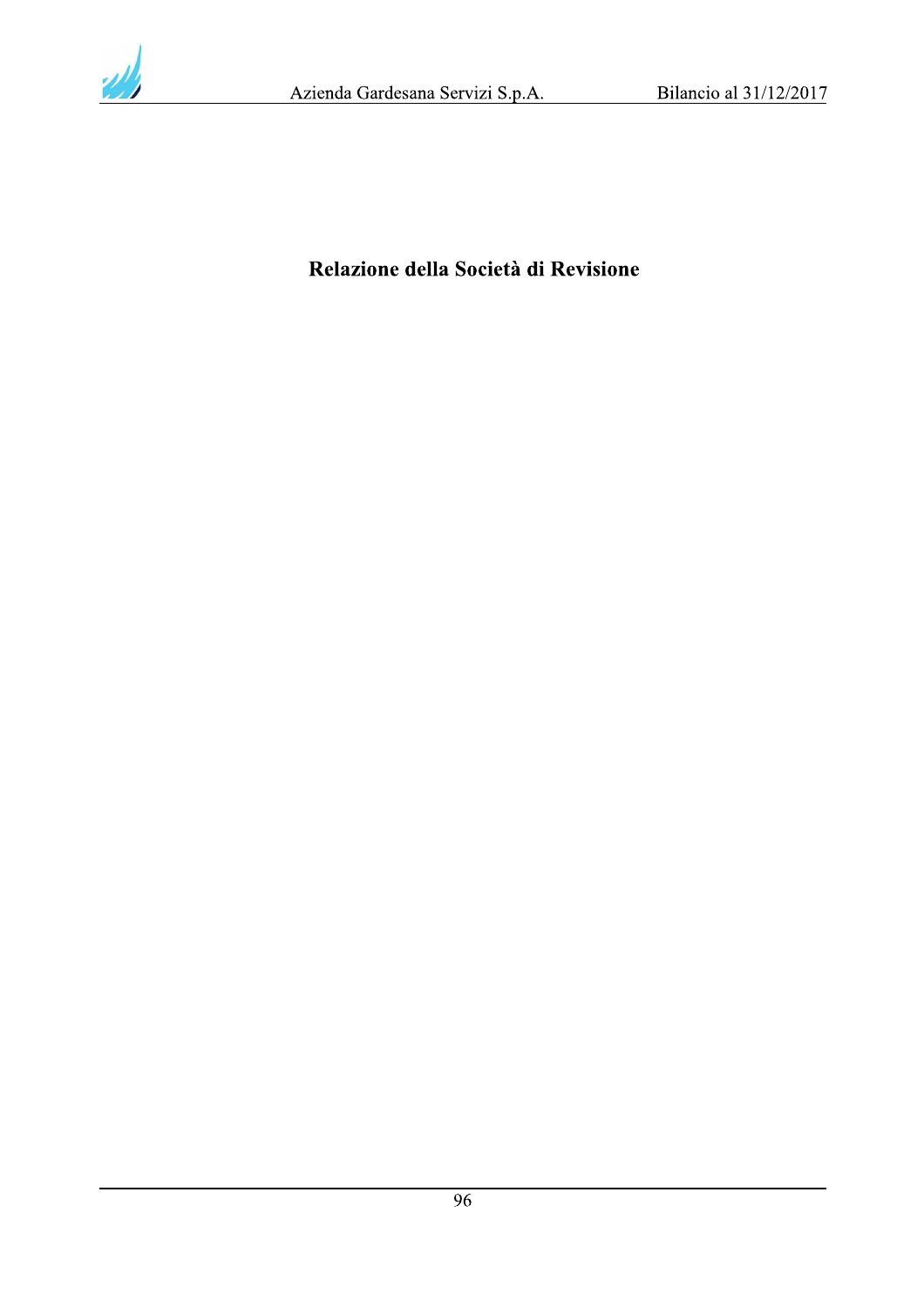# Azienda Gardesana Servizi S.p.A.

Relazione della società di revisione indipendente ai sensi dell'art. 14 del D.Lgs. 27 gennaio 2010, n. 39

Bilancio d'esercizio al 31 dicembre 2017

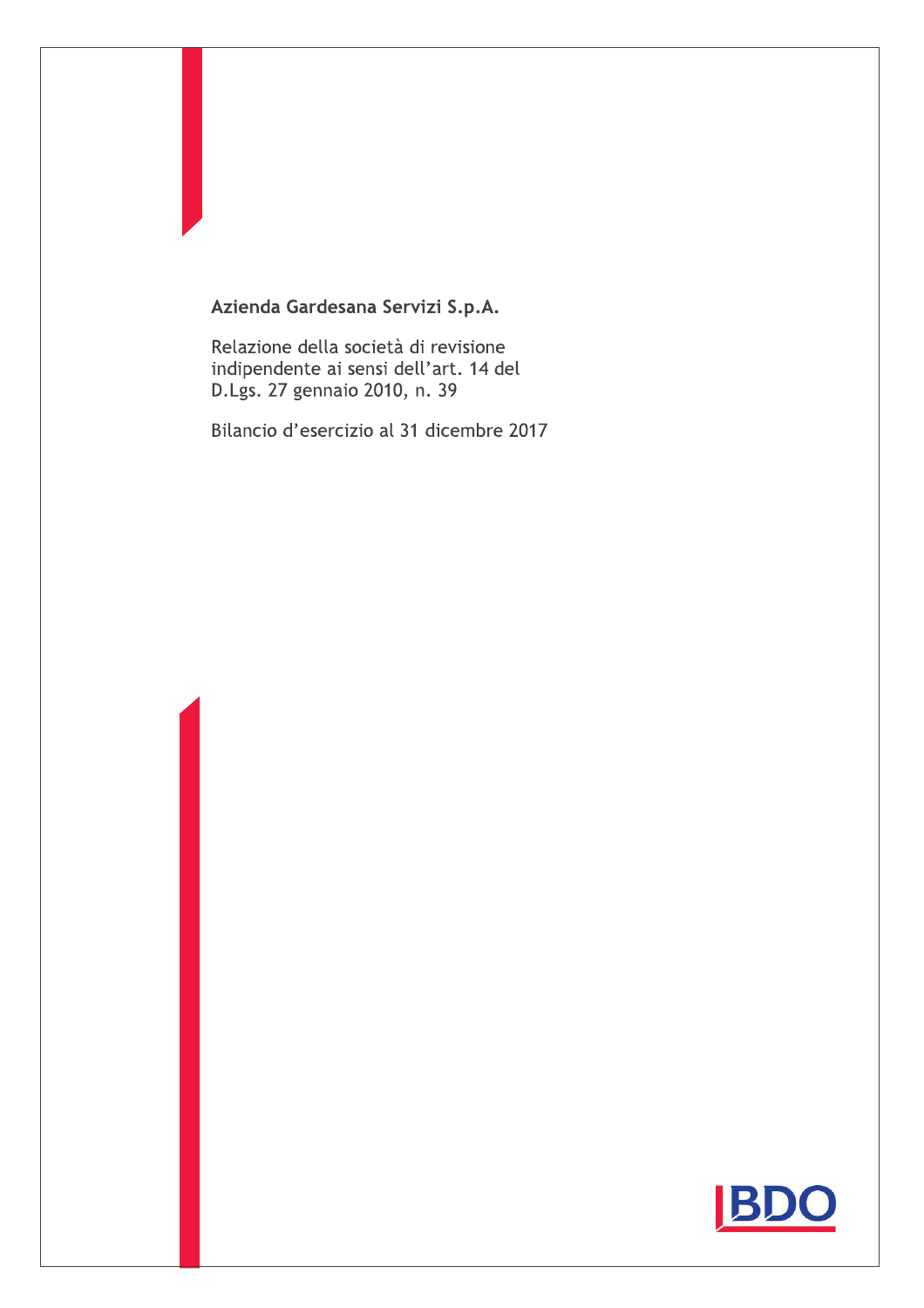

# Relazione della società di revisione indipendente

ai sensi dell'art. 14 del D.Lgs. 27 gennaio 2010, n. 39

Agli Azionisti di Azienda Gardesana Servizi S.p.A.

# Relazione sulla revisione contabile del bilancio d'esercizio

### Giudizio

Abbiamo svolto la revisione contabile del bilancio d'esercizio di Azienda Gardesana Servizi S.p.A. (la "Società") costituito dallo stato patrimoniale al 31 dicembre 2017, dal conto economico, dal rendiconto finanziario per l'esercizio chiuso a tale data e dalla nota integrativa.

A nostro giudizio, il bilancio d'esercizio fornisce una rappresentazione veritiera e corretta della situazione patrimoniale e finanziaria della Società al 31 dicembre 2017, del risultato economico e dei flussi di cassa per l'esercizio chiuso a tale data in conformità alle norme italiane che ne disciplinano i criteri di redazione.

### Elementi alla base del giudizio

Abbiamo svolto la revisione contabile in conformità ai principi di revisione internazionali (ISA Italia). Le nostre responsabilità ai sensi di tali principi sono ulteriormente descritte nella sezione Responsabilità della società di revisione per la revisione contabile del bilancio d'esercizio della presente relazione. Siamo indipendenti rispetto alla Società in conformità alle norme e ai principi in materia di etica e di indipendenza applicabili nell'ordinamento italiano alla revisione contabile del bilancio. Riteniamo di aver acquisito elementi probativi sufficienti ed appropriati su cui basare il nostro giudizio.

### Responsabilità degli Amministratori e del Collegio sindacale per il bilancio d'esercizio

Gli Amministratori sono responsabili per la redazione del bilancio d'esercizio che fornisca una rappresentazione veritiera e corretta in conformità alle norme italiane che ne disciplinano i criteri di redazione e, nei termini previsti dalla legge, per quella parte del controllo interno dagli stessi ritenuta necessaria per consentire la redazione di un bilancio che non contenga errori significativi dovuti a frodi o a comportamenti o eventi non intenzionali.

Gli Amministratori sono responsabili per la valutazione della capacità della Società di continuare ad operare come un'entità in funzionamento e, nella redazione del bilancio d'esercizio, per l'appropriatezza dell'utilizzo del presupposto della continuità aziendale, nonché per una adeguata informativa in materia. Gli Amministratori utilizzano il presupposto della continuità aziendale nella redazione del bilancio d'esercizio a meno che abbiano valutato che sussistono le condizioni per la liquidazione della Società o per l'interruzione dell'attività o non abbiano alternative realistiche a tali scelte.

Il Collegio sindacale ha la responsabilità della vigilanza, nei termini previsti dalla legge, sul processo di predisposizione dell'informativa finanziaria della Società.

Bari, Bergamo, Bologna, Brescia, Cagliari, Firenze, Genova, Milano, Napoli, Padova, Palermo, Pescara, Roma, Torino, Treviso, Trieste, Verona, Vicenza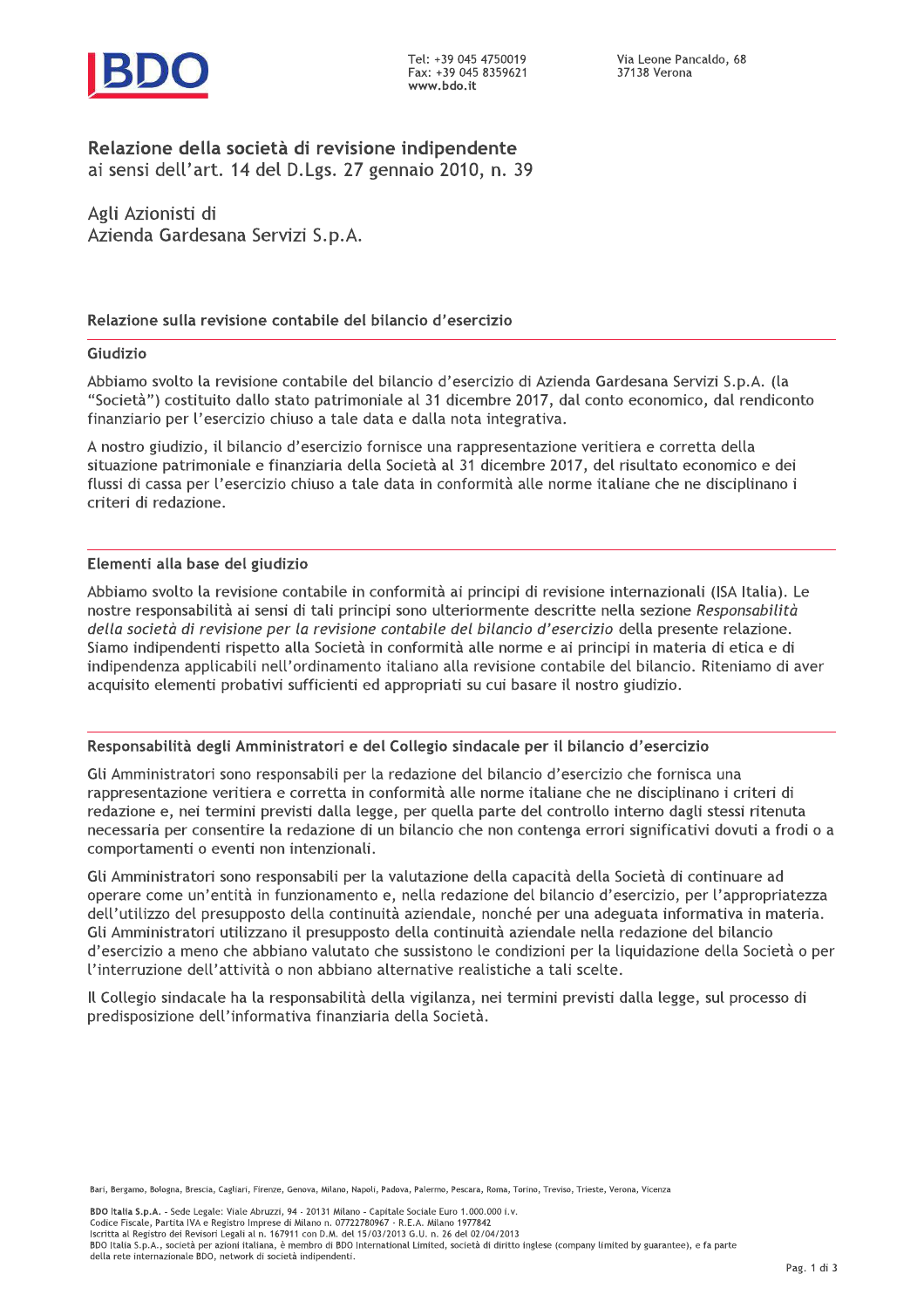

#### Responsabilità della società di revisione per la revisione contabile del bilancio d'esercizio

I nostri obiettivi sono l'acquisizione di una ragionevole sicurezza che il bilancio d'esercizio nel suo complesso non contenga errori significativi, dovuti a frodi o a comportamenti o eventi non intenzionali, e l'emissione di una relazione di revisione che includa il nostro giudizio. Per ragionevole sicurezza si intende un livello elevato di sicurezza che, tuttavia, non fornisce la garanzia che una revisione contabile svolta in conformità ai principi di revisione internazionali (ISA Italia) individui sempre un errore significativo, gualora esistente. Gli errori possono derivare da frodi o da comportamenti o eventi non intenzionali e sono considerati significativi qualora ci si possa ragionevolmente attendere che essi, singolarmente o nel loro insieme, siano in grado di influenzare le decisioni economiche prese dagli utilizzatori sulla base del bilancio d'esercizio.

Nell'ambito della revisione contabile svolta in conformità ai principi di revisione internazionali (ISA Italia), abbiamo esercitato il giudizio professionale e abbiamo mantenuto lo scetticismo professionale per tutta la durata della revisione contabile. Inoltre:

- abbiamo identificato e valutato i rischi di errori significativi nel bilancio d'esercizio, dovuti a frodi o a comportamenti o eventi non intenzionali: abbiamo definito e svolto procedure di revisione in risposta a tali rischi; abbiamo acquisito elementi probativi sufficienti ed appropriati su cui basare il nostro giudizio. Il rischio di non individuare un errore significativo dovuto a frodi è più elevato rispetto al rischio di non individuare un errore significativo derivante da comportamenti o eventi non intenzionali, poiché la frode può implicare l'esistenza di collusioni, falsificazioni, omissioni intenzionali, rappresentazioni fuorvianti o forzature del controllo interno;
- **•** abbiamo acquisito una comprensione del controllo interno rilevante ai fini della revisione contabile allo scopo di definire procedure di revisione appropriate nelle circostanze e non per esprimere un giudizio sull'efficacia del controllo interno della Società;
- abbiamo valutato l'appropriatezza dei principi contabili utilizzati nonché la ragionevolezza delle stime contabili effettuate dagli Amministratori, inclusa la relativa informativa;
- posiamo giunti ad una conclusione sull'appropriatezza dell'utilizzo da parte degli Amministratori del presupposto della continuità aziendale e, in base agli elementi probativi acquisiti, sull'eventuale esistenza di una incertezza significativa riguardo a eventi o circostanze che possono far sorgere dubbi significativi sulla capacità della Società di continuare ad operare come un'entità in funzionamento. In presenza di un'incertezza significativa, siamo tenuti a richiamare l'attenzione nella relazione di revisione sulla relativa informativa di bilancio, ovvero, qualora tale informativa sia inadeguata, a riflettere tale circostanza nella formulazione del nostro giudizio. Le nostre conclusioni sono basate sugli elementi probativi acquisiti fino alla data della presente relazione. Tuttavia, eventi o circostanze successivi possono comportare che la Società cessi di operare come un'entità in funzionamento:
- abbiamo valutato la presentazione, la struttura e il contenuto del bilancio d'esercizio nel suo complesso, inclusa l'informativa, e se il bilancio d'esercizio rappresenti le operazioni e gli eventi sottostanti in modo da fornire una corretta rappresentazione.

Abbiamo comunicato ai responsabili delle attività di governance, identificati ad un livello appropriato come richiesto dagli ISA Italia, tra gli altri aspetti, la portata e la tempistica pianificate per la revisione contabile e i risultati significativi emersi, incluse le eventuali carenze significative nel controllo interno identificate nel corso della revisione contabile.